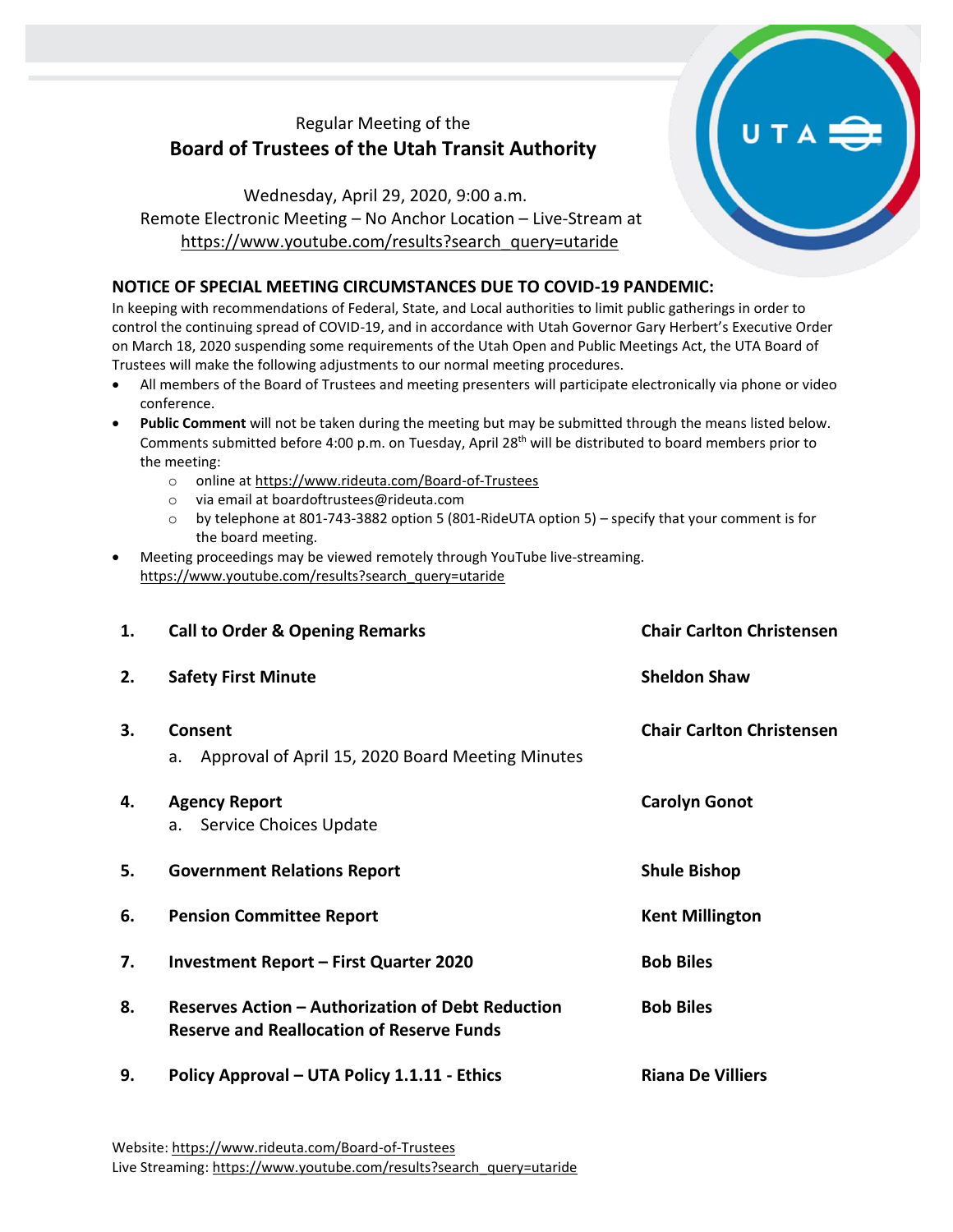| 10. |    | <b>Contracts, Disbursements and Grants</b>                                                                                                                                                                                                                                                                                       |                                     |
|-----|----|----------------------------------------------------------------------------------------------------------------------------------------------------------------------------------------------------------------------------------------------------------------------------------------------------------------------------------|-------------------------------------|
|     | a. | Contract: Computer Aided Dispatch/Automatic Vehicle<br>Location Sole Source Contract (Talrace, LLC)                                                                                                                                                                                                                              | Dan Harmuth<br>Alisia Wixom         |
|     | b. | Contract: Light Rail SD100 Low Voltage Power Supply<br>Overhaul (LES Services Electro-Techno Inc.)                                                                                                                                                                                                                               | <b>Eddy Cumins</b>                  |
|     | c. | <b>Contract: New Design Bus Stop Signs</b><br>(Intermountain Traffic Safety)                                                                                                                                                                                                                                                     | Nichol Bourdeaux                    |
|     | d. | Change Order: South Temple and Main Street Curve<br>Replacement - On-Call Maintenance Task Order #102<br>(Stacy and Witbeck, Inc.)                                                                                                                                                                                               | <b>Eddy Cumins</b><br>David Hancock |
|     | e. | Revenue Contract: Volkswagen Eligible Mitigation<br><b>Action Funding Agreement</b><br>(Utah Department of Environmental Quality)                                                                                                                                                                                                | Mary DeLoretto                      |
|     | f. | Revenue Contract: Professional Services Agreement -<br>Design of 650 South Main St. TRAX Station<br>(Redevelopment Agency of Salt Lake City)                                                                                                                                                                                     | Mary DeLoretto                      |
|     | g. | Pre-procurements<br>Police Vehicle Purchase<br>i. I<br>SD160 Light Rail Vehicle Door Parts Purchase<br>ii.<br>Light Rail Vehicle Seat Replacement<br>iii.<br><b>Bus Plexiglass Barrier Purchase</b><br>iv.<br>Design for 650 South Main St. TRAX Station<br>v.<br>Provo to Santaquin Corridor Transit Options<br>vi.<br>Analysis | <b>Todd Mills</b>                   |
|     | h. | <b>Grant Application: USDOT Better Utilizing Investments</b><br>to Leverage Development (BUILD) Grant Application for<br>Future of FrontRunner First Steps: Double Tracking<br>South Jordan to Draper                                                                                                                            | Mary DeLoretto                      |
| 11. |    | <b>Discussion Items</b>                                                                                                                                                                                                                                                                                                          |                                     |
|     |    | a. UTA 2019 Onboard Survey Report                                                                                                                                                                                                                                                                                                | Nichol Bourdeaux<br>G.J. LaBonty    |
| 12. | a. | <b>Other Business</b><br>Next meeting: May 6, 2020 at 9:00 a.m.                                                                                                                                                                                                                                                                  | <b>Chair Carlton Christensen</b>    |
| 13. | а. | <b>Closed Session</b><br>Strategy Session to Discuss Pending or Reasonably<br><b>Imminent Litigation</b>                                                                                                                                                                                                                         | <b>Chair Carlton Christensen</b>    |
| 14. |    | Adjourn                                                                                                                                                                                                                                                                                                                          | <b>Chair Carlton Christensen</b>    |